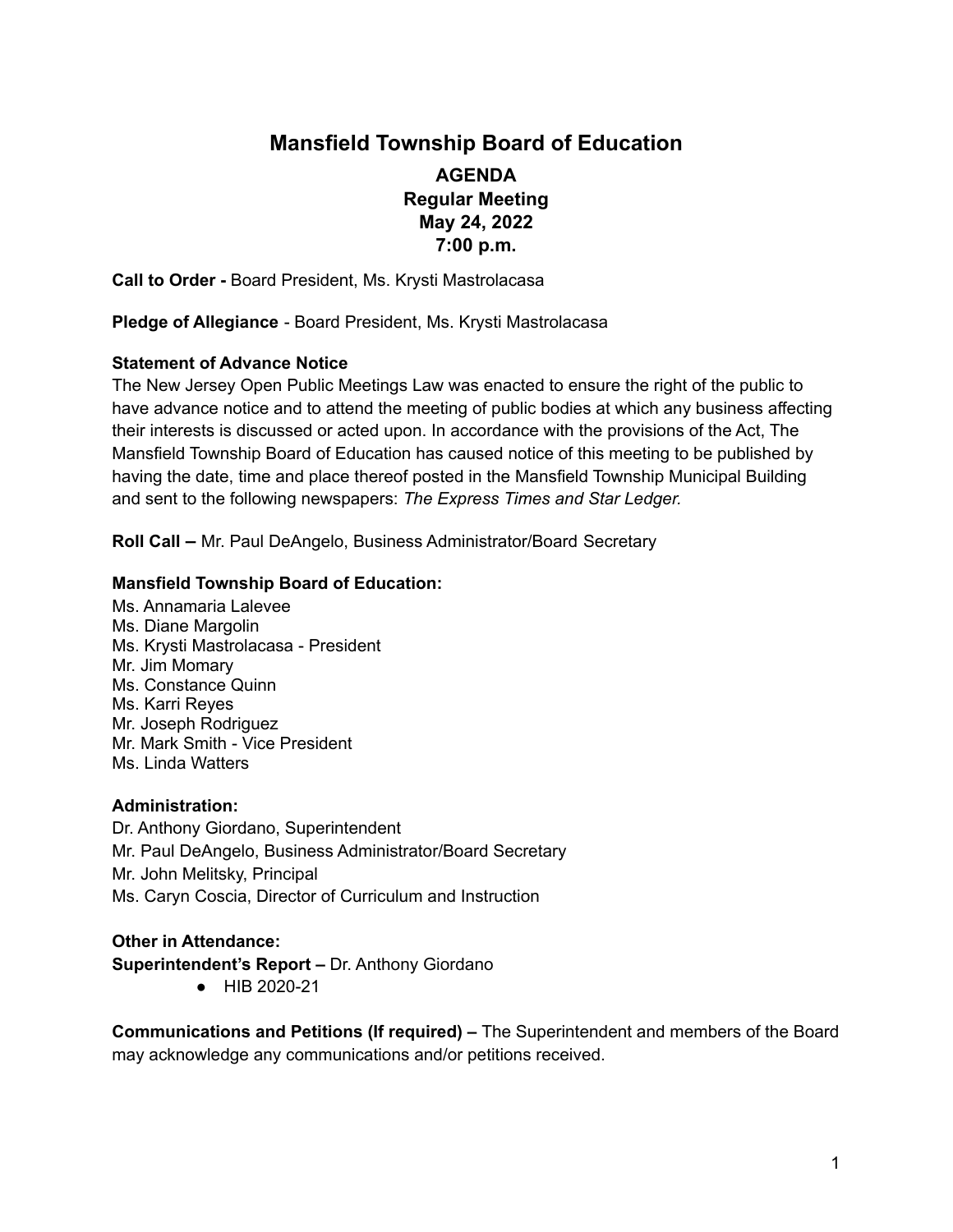# **Executive Session (If Required)**

**Public Comments Agenda** - Public comments are invited on matters pertaining only to the agenda action items at this time. All participants shall be given three (3) minutes to speak and shall state their name, place of residence, and group affiliation, if appropriate. The Board uses the public comment period as an opportunity to listen to citizen concerns, but please be aware that not all issues brought to a board meeting will be resolved this evening; rather, the Board will, in appropriate cases, delegate the authority to investigate the matter to the Superintendent or his designee.

Please let the record reflect that the BOE does not endorse your comments nor will the BOE be held liable for comments you make about a staff member, or other person, which the staff member, or other person, may consider defamatory and/or libelous, as that individual retains all rights to pursue any legal remedies against you. The Board will hear all public comments and then close the public comment session and respond if appropriate.

#### **Consent Agenda - Recommended Action(s) Approval of Minutes - Ms. Annamaria Lalavee**

1. Motion to approve the open and closed session minutes of the April 28, 2022 Regular and Public Budget Hearing.

# **Approval Agenda**

# **Facilities/GreenTeam Chair: Mr. Joseph Rodriguez Facilities/Green Team Committee - Recommended Action(s)**

1. Ratify the E2e contract in the amount of \$2,500.00 for ECF Funding. Total maximum eligible funding erate dollars are as listed:

> The JDM Group \$37,448.50 to be applied against 2022/2023 student laptops Kajeet \$25,920.00 to be applied against 2022/2023 student internet access

- 2. Approve the Erate funding commitment in the amount of \$9,863.64 for Comcast Business Communications FRN 2299009124 for the 2022/2023 school year to be paid to the district.
- 3. Approve the quote from C&M Door Controls, Inc to replace the PCR, Principal Conference Room, in the amount of \$3,450.00 to be paid by Capital account.
- 4. Approve the quote from DeSapio Construction, Inc. for the concrete projects for the entrances of third grade, fifth grade, and sixth grade not to exceed \$38,980.00. Contract to begin July 1, 2022 and paid by Capital account.
- 5. Approve the quote SFB2Q2708-01 from Ben Shaffer Recreation, Inc. for the preschool playground project in the amount of \$34,879.60. Contract to begin July 1, 2022 and paid partially by IDEA and partially by Capital. Bid# ESCNJ 20/21-02; Co-op #65MCESCCPS.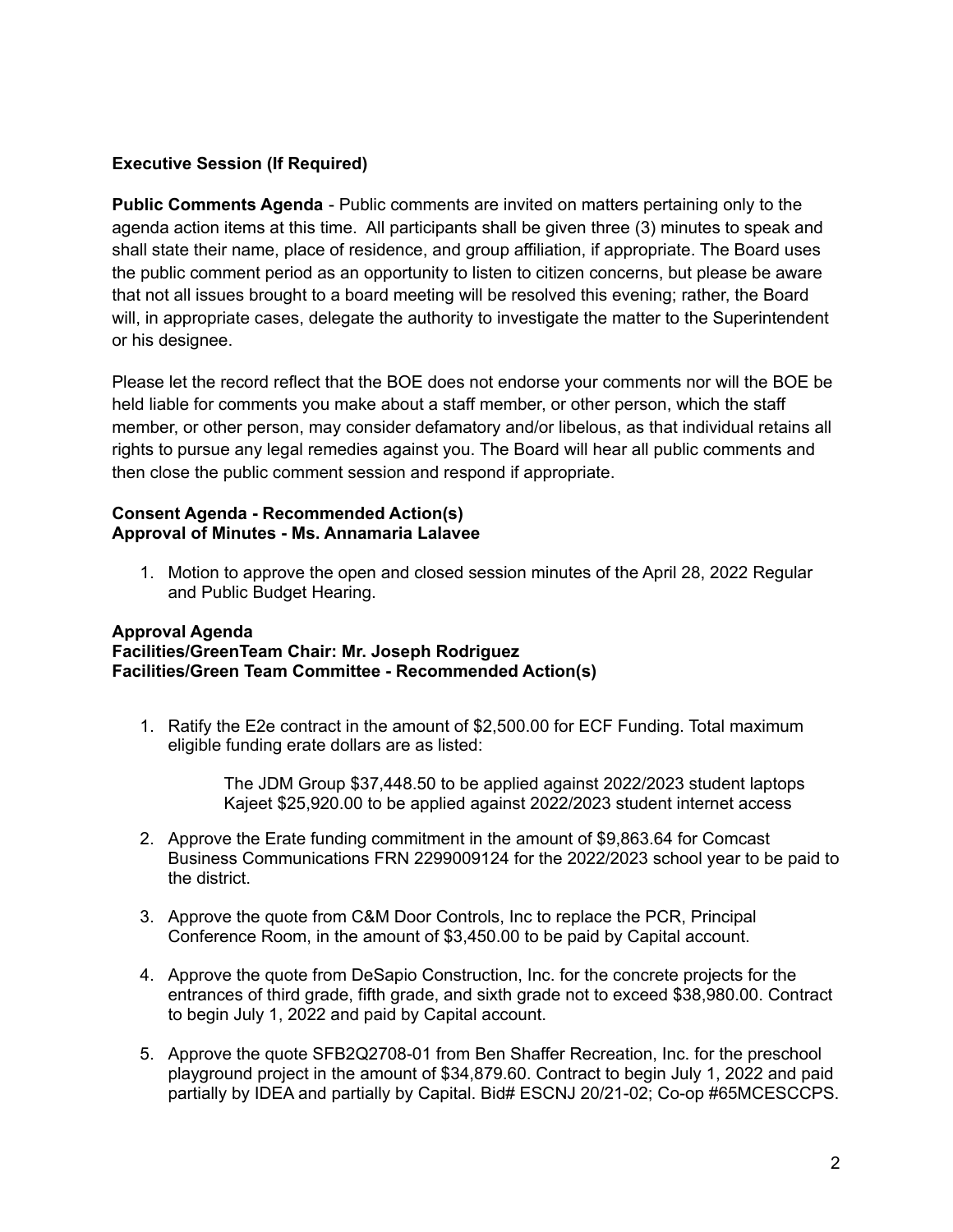- 6. Approve the Media Center and Media Technology project per the 2022/2023 budget to be paid by CRCS funding. Quotes and costs will be presented at a future Board meeting.
- 7. Approve the disposal of obsolete inventory per the attached list.

#### **Approval Agenda**

**Calendar/Education/Policy Chair: Mr. Mark Smith Calendar/Education/Policy Committee - Recommended Action(s)**

- 1. Approve the Strategic Planning 3D Model from New Jersey School Boards Association in the amount of \$4,000.00 for the 2022/2023 school year.
- 2. Approve 1st Readings for Policy Update 227 from Strauss Esmay as listed:

1648.14 – Safety Plan for Healthcare Settings in School Buildings – COVID-19 - Policy(M) (ABOLISHED)

1648.15 - Recordkeeping for Healthcare Settings in School Buildings – COVID-19 - Policy (M) (NEW) 1<sup>st</sup> Reading

2415.04 - Title I – District – Wide Parent and Family Engagement - Policy (M)

2416.01 – Postnatal Accommodations for Students - Policy (M) (New) 1<sup>st</sup> Reading

2417 - Student Intervention and Referral Services Policy (M)

2461 - Special Education/Receiving Schools - Policy (M)

2461.06 – Special Education/Receiving Schools – Appropriately Certified and Licensed Staff - Regulation(M)

2461.09 – Special Education/Receiving Schools – Statewide and District-Wide Assessment Programs - Regulation (M)

2461.10 - Special Education/Receiving Schools – Full Educational Opportunity - Regulation (M)

2461.12 - Special Education/Receiving Schools – Length of School Day and Academic Year - Regulation(M)

2461.14 - Special Education/Receiving Schools – Amending Policies, Procedures, the Services Provided, or the Location of Facilities - Regulation (M)

2461.15 - Special Education/Receiving Schools – Operation of an Extended Academic Year Program - Regulation (M)

2461.19 - Special Education/Receiving Schools – Behavior Modification Program-Regulation (M)

3161 - Examination for Cause - Policy

4161 - Examination for Cause - Policy

5512 - Harassment, Intimidation, and Bullying – Policy (M)

7410 - Maintenance and Repair – Policy & Regulation (M)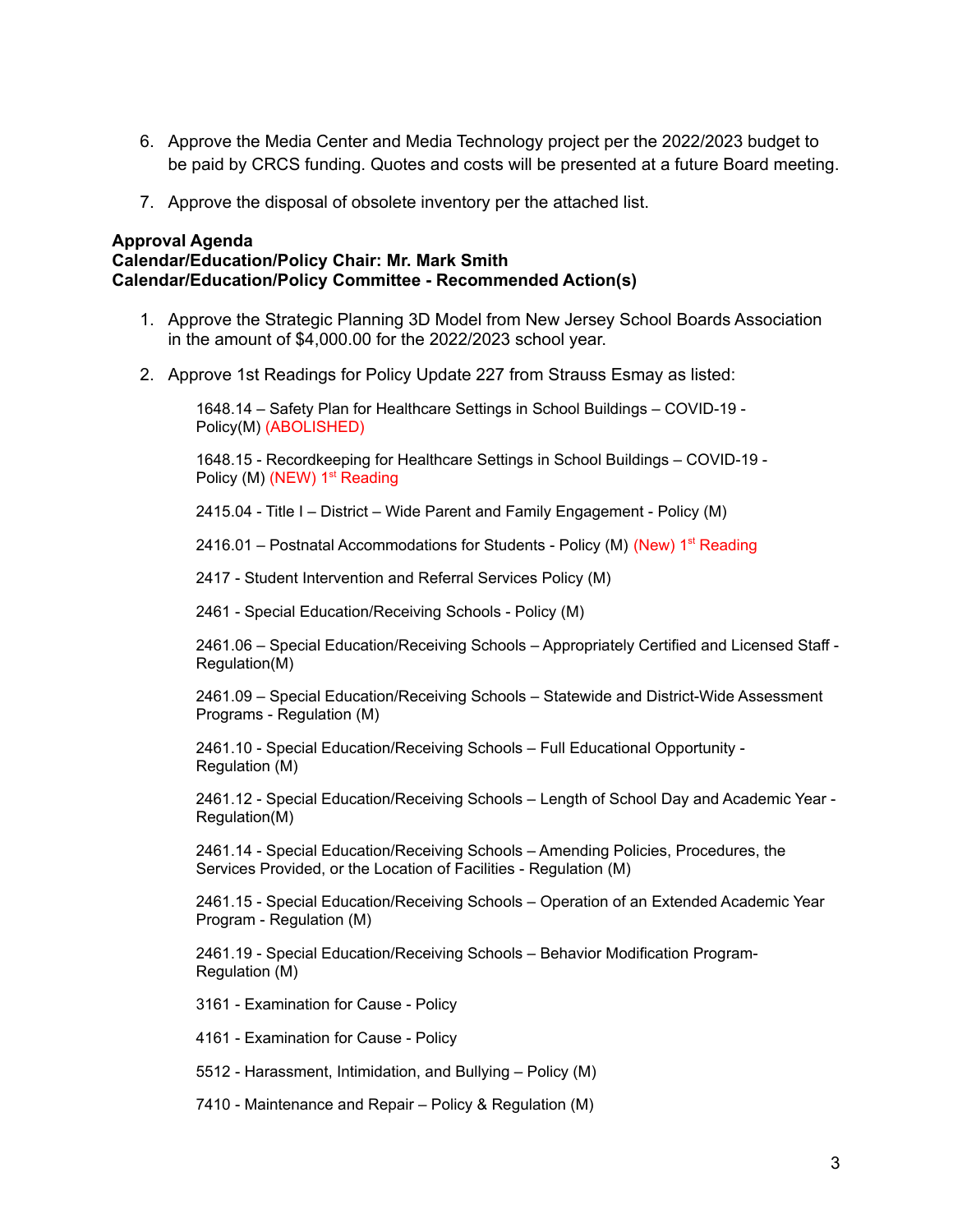7410.01 - Facilities Maintenance, Repair Scheduling, and Accounting – Regulation (M)

8420 - Emergency and Crisis Situations – Policy (M)

9320 - Cooperation with Law Enforcement Agencies – Policy & Regulation (M)

#### **Approval Agenda Personnel/Culture Climate Chair: Mr. James Momary Personnel/Culture Climate Committee - Recommended Action(s)**

- 1. Approve the 2022/2023 staff as listed.
- 2. Approve the resignation, with regret, Amy Cousins, effective end of the 2021/2022 School Year.
- 3. Approve the resignation, with regret, Micaela Piell, effective end of the 2021/2022 School Year.
- 4. Approve the FMLA request for SMID#51889137.

# **Township Agenda Township Chair: Ms. Linda Watters Township Committee - Recommended Action(s)**

● Township Committee Report

# **Approval Agenda Finance Chair: Ms. Constance Quinn Finance Committee - Recommended Action(s)**

1. Approve of Monthly Payroll:

April 30, 2022 regular payroll in the amount of \$354,041.66 May 15, 2022 regular payroll in the amount of \$358,344.06

2. Approve the April 25, 2022 to April 30, 2022 General Fund \$575,999.41 and May 1, 2022 to May 24, 2022 Bill List in the amount of \$502,873.95:

> General Fund/Fund 10: April 29, 2022 to April 30, 2022, in the amount of \$568,954.14; Grant Account/Fund 20: April 29, 2022 to April 30, 2022, in the amount of \$2,158.15; Cafeteria Account/Fund 51: April 29, 2022 to April 30, 2022, in the amount of \$29,127.83; Before and Aftercare/Fund 60: April 29, 2022 to April 30, 2022, in the amount of \$4,887.12; General Fund/Fund 10: May 1, 2022 to May 24, 2022, in the amount of \$487,132.40; Grant Account/Fund 20: May 1, 2022 to May 24, 2022, in the amount of \$11,059.05; Before and Aftercare/Fund 60: May 1, 2022 to May 24, 2022, in the amount of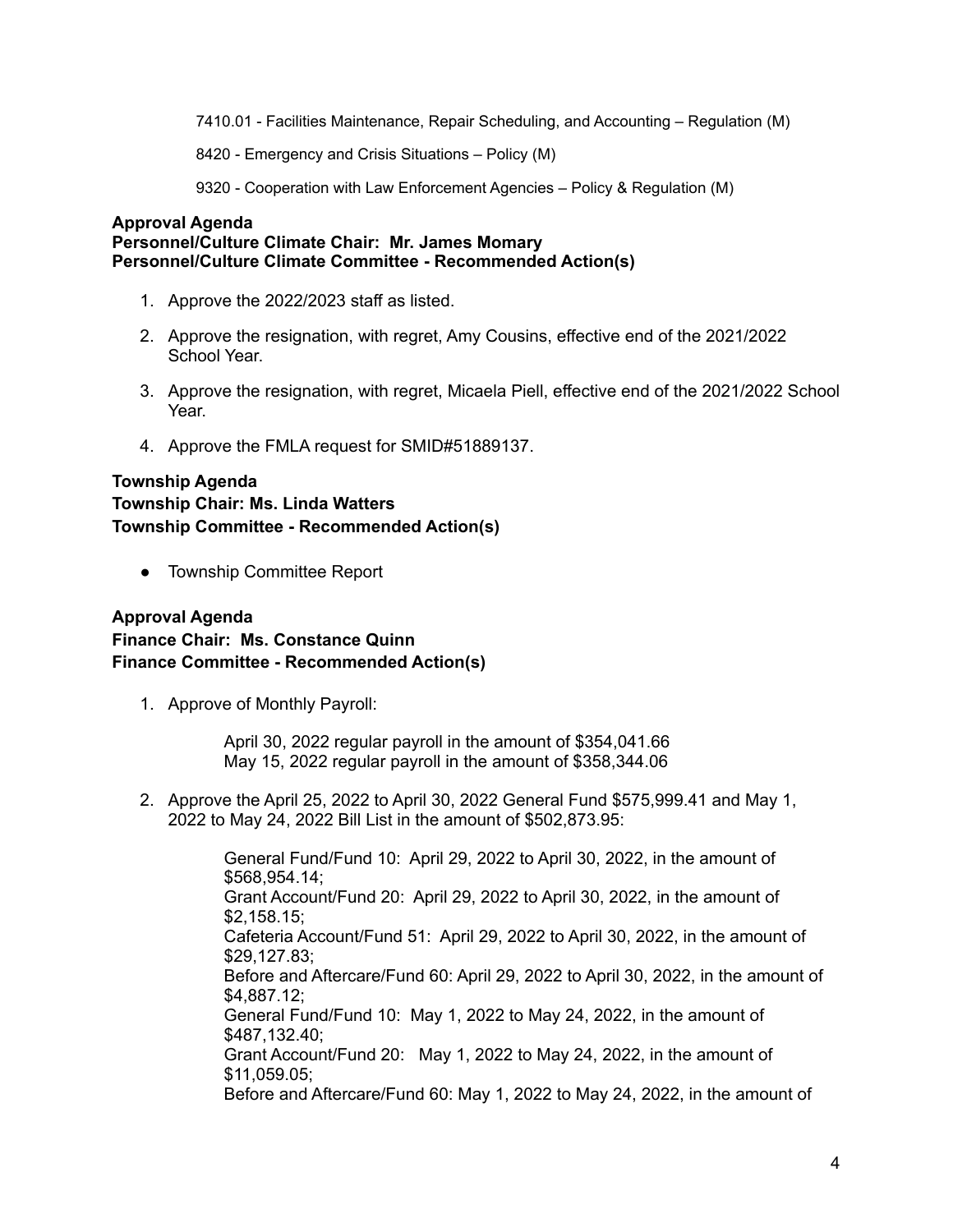\$4,682.50; Cafeteria Account/Fund 51: May 1, 2022 to May 24, 2022, in the amount of \$21,501.69.

3. Approve the April 2022 Budget Transfer Report

Fund 10 - \$ 37,807.49 Fund 20 - \$ 37,838.68

- 4. Approve the 2021/2022 Reclassifications for ESEA and IDEA Grants for April 30, 2022 \$0.00.
- 5. Approve the Professional Workshops and Travel.
- 6. Approve the NJSIG budgeted insurance for 2022/2023 as listed:

| <b>WC</b>                  | 2021-2022      | 2022-2023      |        |
|----------------------------|----------------|----------------|--------|
| Professional Payroll       | \$3,100,000.00 | \$3,162,000.00 |        |
| Non-Professional Payroll   | \$237,000.00   | \$241,740.00   |        |
| Professional Rate          | 1.43           | 1.36           |        |
| Non-Professional Rate      | 10.86          | 12.44          |        |
| Individual MOD Factor      | 0.702584       | 0.697643       |        |
| <b>ERIC West Deviation</b> | 0.51           | 0.557          |        |
| Commission                 | 6%             | 6%             |        |
| Total                      | \$26,613.09    | \$30,100.04    | 13.10% |
|                            |                |                |        |
| Property +17.74%           | \$16,768.00    | \$17,970.27    |        |
| Pollution + 9.8%           | \$278.00       | \$305.24       |        |
| Restart + .79%             | \$44.00        | \$44.35        |        |
| Crisis Management +17.21%  | \$86.00        | \$100.80       |        |
| Equipment Breakdown +5.01% | \$1,485.00     | \$1,559.40     |        |
| Crime +11.4%               | \$433.00       | \$482.36       |        |
| GL +8.86%                  | \$12,683.00    | \$13,806.71    |        |
| AL-.18%                    | \$3,713.00     | \$3,706.32     |        |
| APD +10.4%                 |                | \$             |        |
| Supp WC +4%                | \$1,379.00     | \$1,434.16     |        |
| E&O +4.45%                 | \$17,705.00    | \$18,492.87    |        |
| <b>NJSIG Totals</b>        | \$54,574.00    | \$57,902.48    | 6.10%  |
|                            |                |                |        |
| Cyber                      | \$9,695.00     | \$14,542.50    |        |
| <b>Totals</b>              | \$90,882.09    | \$102,545.02   | 12.83% |
|                            |                |                |        |
| 2020-2021 COVID Credit     |                | \$4,013.00     |        |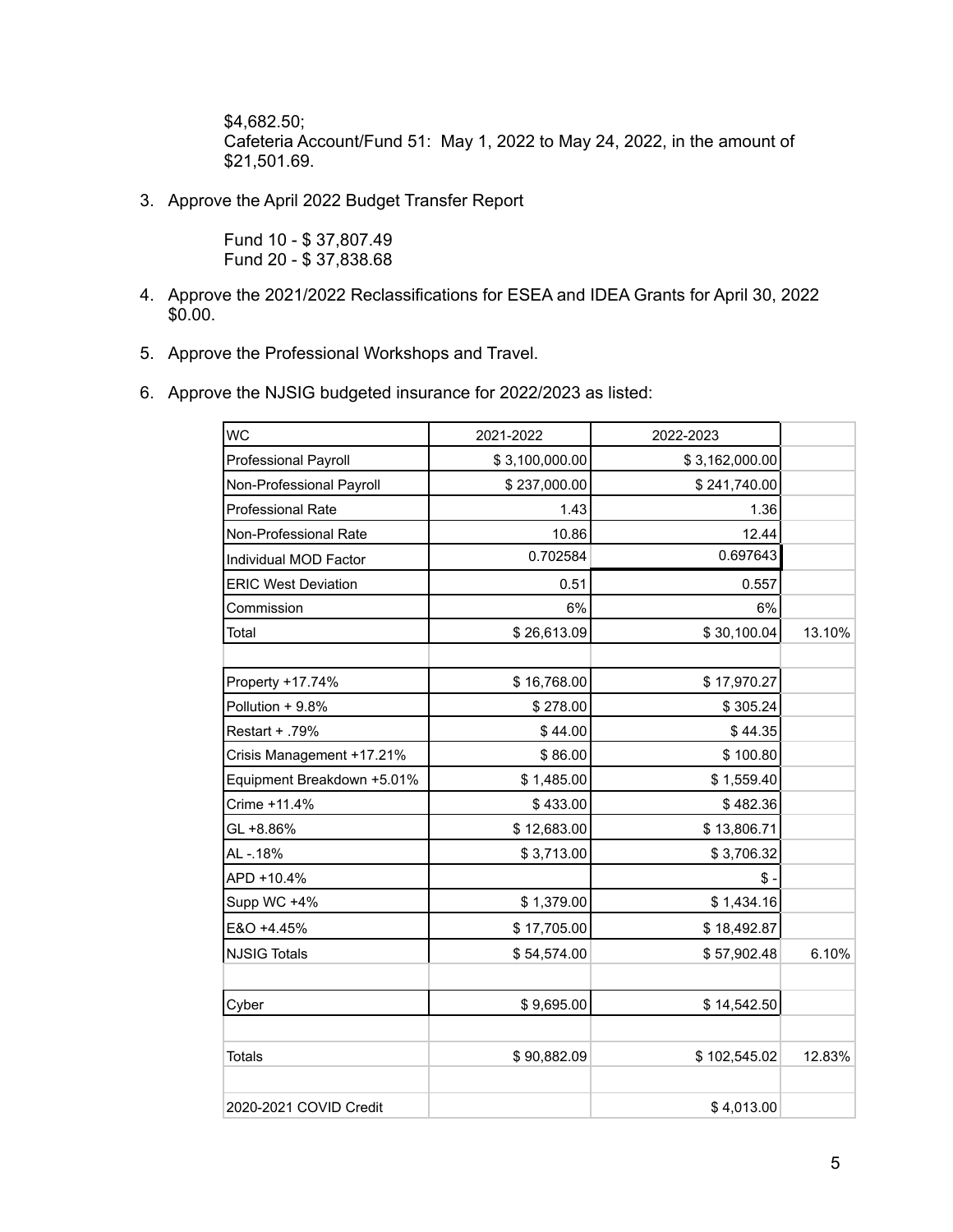| <b>NET Increase</b> | \$98,532.02 | $8.42\%$ |
|---------------------|-------------|----------|
|                     |             |          |
| EW Grant            | \$2,200.00  |          |

7. Approve the Hudson/Shore Group Healthcare insurance quotes for 2022/2023 School Year from Horizon, Delta Dental, and VSP for the SEHPB, Garden State, and the Direct Access 10:

#### **Horizon 4.23% increase from 2021/2022**

| NJ EHP Plan | <b>Direct Access 10</b> |  |
|-------------|-------------------------|--|
| \$1,119.77  | \$1,206.64              |  |
| \$2,355.88  | \$2,544.36              |  |
| \$1,885.98  | \$2,032.01              |  |
| \$3,183.65  | \$3,438.35              |  |
|             |                         |  |

#### **Delta Dental 2% reduction from 2021/2022**

| One Party          | \$52.02  |
|--------------------|----------|
| Two Party          | \$88.53  |
| <b>Three Party</b> | \$142.09 |

#### **VSP Vision Same Rate from 2021/2022** \$183.56

- 8. Approve the Student Insurance quote from QBE Insurance Corporation from TL Groseclose/Gallagher Special Risk in the amount of \$3,458.00 for the 2022/2023 school year.
- 9. Approve the submission of the Food Service Contract for Maschio's Food Service, Inc. for the 2022/2023 School Year.
- 10. Approve the transfer of \$2,125.00 from General Fund Fund 10 to Fund 61 to cover the costs for Camp Kindergarten for the 2021/2022. Program moved from "pay to play" to district paid.
- 11. Approve the Camp Kindergarten Program for the 2022/2023 as district paid.
- 12. Approve the acceptance of the Before and Aftercare retention grant in the amount of \$4,000.00 to be paid to:

Jen Cicala Robin Iaione Samantha Ortiz Patti Jo Raiello

13. Approve the acceptance of the Before and Aftercare Grant in the amount of \$120,000.00. District received ⅔ rd prepayment in the amount of \$80,000.00.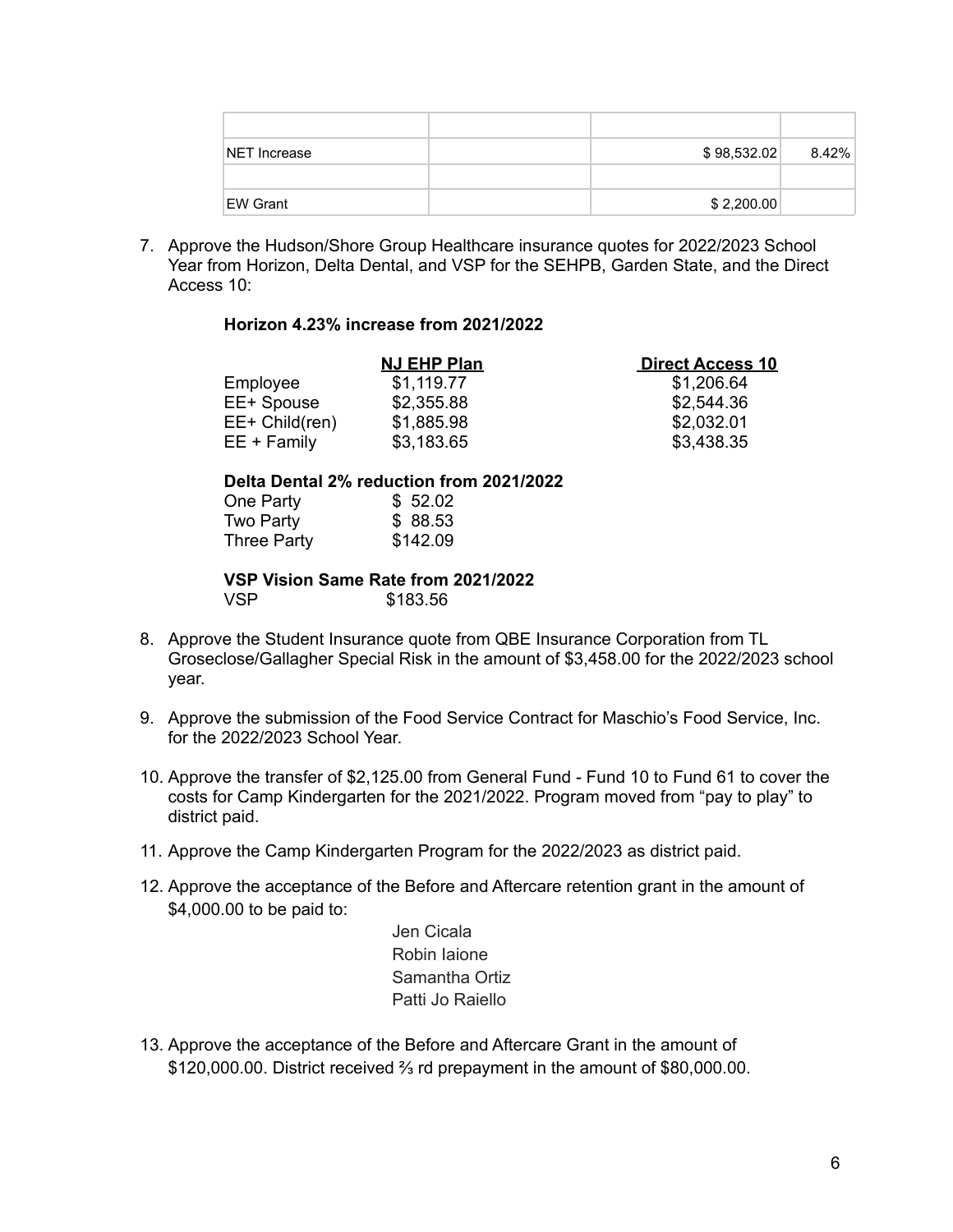- 14. Approve the March 2022 Treasurer's Report in the amount of \$1,286,496.23.
- 15. Authorize the Board Secretary/Business Administrator and the Superintendent to implement the 2022/2023 budget pursuant with local and State policies and regulations.
- 16. Approve the Monthly Certification of Funds motion to certify that no major account or fund has been over-expended in violation of N.J.A.C. 6A:23-2.11(b) as of March 31, 2022 and that sufficient funds are available to meet the district's financial obligations for the remainder of the fiscal year.

**Public Comments School District** - Public comments are invited on all matters pertaining to the Mansfield Township School District. All participants shall be given three (3) minutes to speak and shall state their name, place of residence, and group affiliation, if appropriate. The Board uses the public comment period as an opportunity to listen to citizen concerns, but please be aware that not all issues brought to a board meeting will be resolved this evening; rather, the Board will, in appropriate cases, delegate the authority to investigate the matter to the Superintendent or his designee.

Please let the record reflect that the BOE does not endorse your comments nor will the BOE be held liable for comments you make about a staff member, or other person, which the staff member, or other person, may consider defamatory and/or libelous, as that individual retains all rights to pursue any legal remedies against you. The Board will hear all public comments and then close the public comment session and respond if appropriate.

**New Business** - Members of the Board may introduce any new item or topic of discussion for the Board to consider.

**Old Business** - Members of the Board may comment on any item or topic that was previously discussed by the Board.

# **FUTURE BOE MEETING DATES:**

June 16, 2022 - Regular Meeting/NJSBA Training July 21, 2022 - Regular Meeting August 18, 2022 - Regular Meeting September 15, 2022 - Regular Meeting

# **Executive Session (If Required)**

**Mr. Joseph Rodriguez Recommended Action -** Motion to adjourn the meeting.

# **Staff List 2022-2023:**

| Last Name      | <b>First Name</b> | Employee Type    | Status     |
|----------------|-------------------|------------------|------------|
|                |                   |                  |            |
| <b>Burrows</b> | Claudia           | Paraprofessional | 'Full Time |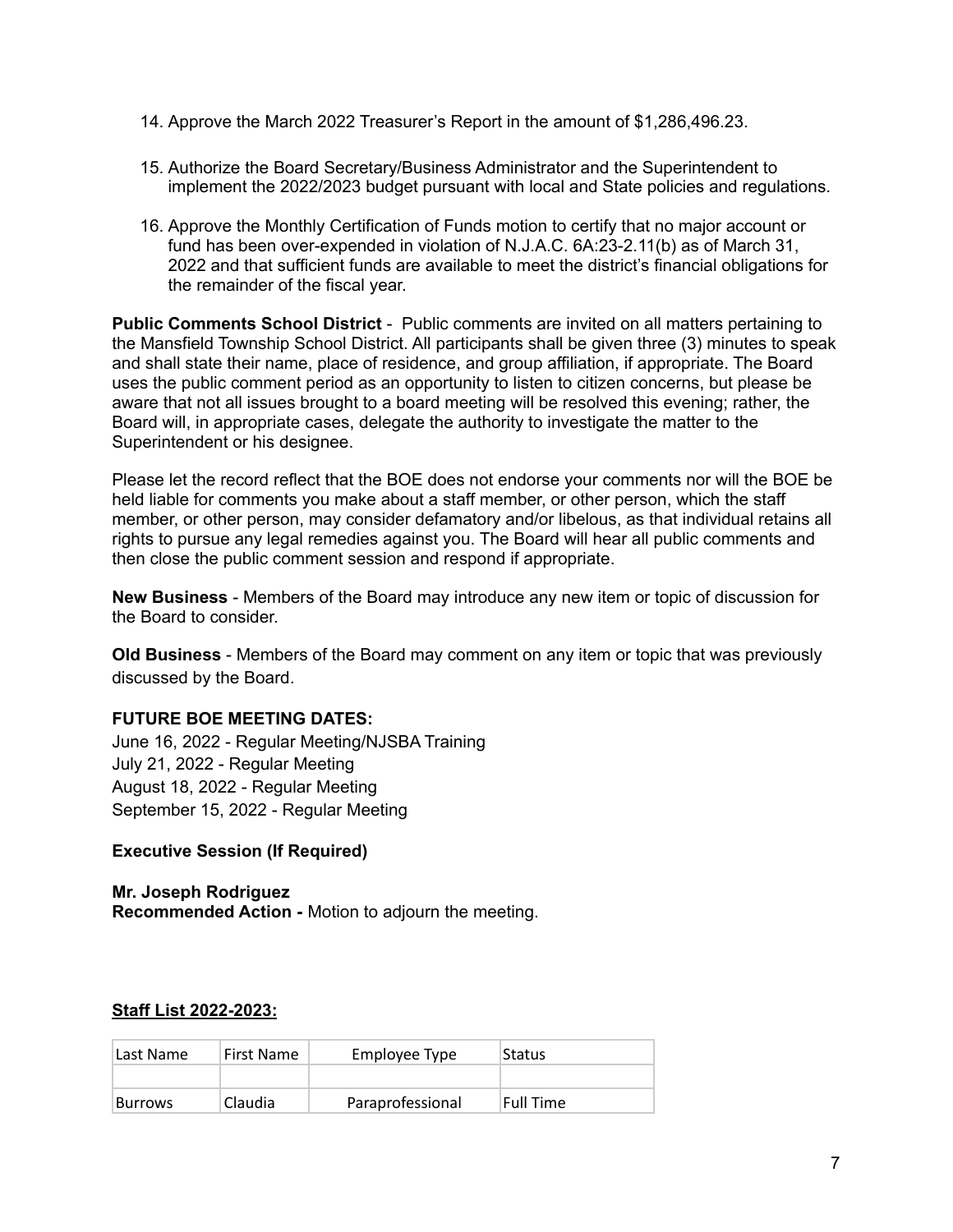| Cicala          | Jennifer       | Paraprofessional           | <b>Full Time</b>  |
|-----------------|----------------|----------------------------|-------------------|
| Cummins         | Terri          | Paraprofessional           | <b>Full Time</b>  |
| Davidson        | Pamela         | Paraprofessional           | <b>Full Time</b>  |
| Gerstner        | Christianne    | Paraprofessional           | <b>Full Time</b>  |
| <b>Hawkins</b>  | Stacey         | Paraprofessional           | <b>Full Time</b>  |
| Maze            | <b>Barbara</b> | Paraprofessional           | <b>Full Time</b>  |
| Merton          | Anita          | Paraprofessional           | <b>Full Time</b>  |
| Montgomery      | Kathleen       | Paraprofessional           | <b>Full Time</b>  |
| Noctor          | Heidi          | Paraprofessional           | <b>Full Time</b>  |
| Osman           | Rebecca        | Paraprofessional           | <b>Full Time</b>  |
| Sliker          | Megan          | Paraprofessional           | <b>Full Time</b>  |
| Thomas          | Melissa        | Paraprofessional           | <b>Full Time</b>  |
| Valli           | Giovanna       | Paraprofessional           | <b>Full Time</b>  |
| Vitale          | Yamir          | Paraprofessional           | <b>Full Time</b>  |
|                 |                |                            |                   |
| Addison         | Lisa           | Teacher                    | <b>Full Time</b>  |
| Baggerly        | Laura          | Teacher                    | <b>Full Time</b>  |
| <b>Baker</b>    | Kristin        | Teacher                    | <b>Full Time</b>  |
| <b>Bennett</b>  | Kaylee         | Teacher                    | <b>Full Time</b>  |
| <b>Burton</b>   | Erin           | Teacher                    | <b>Full Time</b>  |
| <b>Byrne</b>    | Ruth           | <b>Teacher of Art</b>      | <b>Full Time</b>  |
| Cagnassola      | Jennifer       | <b>Teacher of Music</b>    | <b>Full Time</b>  |
| Codey           | Susan          | Teacher                    | <b>Full Time</b>  |
| Deo             | Beth           | Teacher                    | <b>Full Time</b>  |
| Dombroski       | Aliana         | <b>Occupational Therap</b> | 0.4 FTE Part Time |
| Donaldson       | Selena         | Teacher                    | <b>Full Time</b>  |
| Endrizzi        | Kristen        | Teacher                    | <b>Full Time</b>  |
| Eresman         | Jessica        | Teacher                    | <b>Full Time</b>  |
| Favreau         | Lauri          | Stud, Pers Srvs/Couns      | <b>Full Time</b>  |
| Florentine      | Robin          | Teacher                    | <b>Full Time</b>  |
| Fontana         | Marlene        | Teacher                    | <b>Full Time</b>  |
| Foster-Clarke   | Lisa           | <b>Occupational Therap</b> | <b>Full Time</b>  |
| Francisco       | Corin          | Teacher                    | <b>Full Time</b>  |
| Gensheimer      | Lizabeth       | Teacher                    | <b>Full Time</b>  |
| Gilmartin       | Heather        | Teacher                    | <b>Full Time</b>  |
| Hahn            | Stephanie      | Teacher                    | <b>Full Time</b>  |
| Herner          | Eric           | Teacher                    | <b>Full Time</b>  |
| <b>Hutchins</b> | Magnolia       | Teacher                    | <b>Full Time</b>  |
| laione          | Robin          | Teacher                    | <b>Full Time</b>  |
| Isemann         | Joan           | <b>School Nurse</b>        | <b>Full Time</b>  |
|                 |                |                            |                   |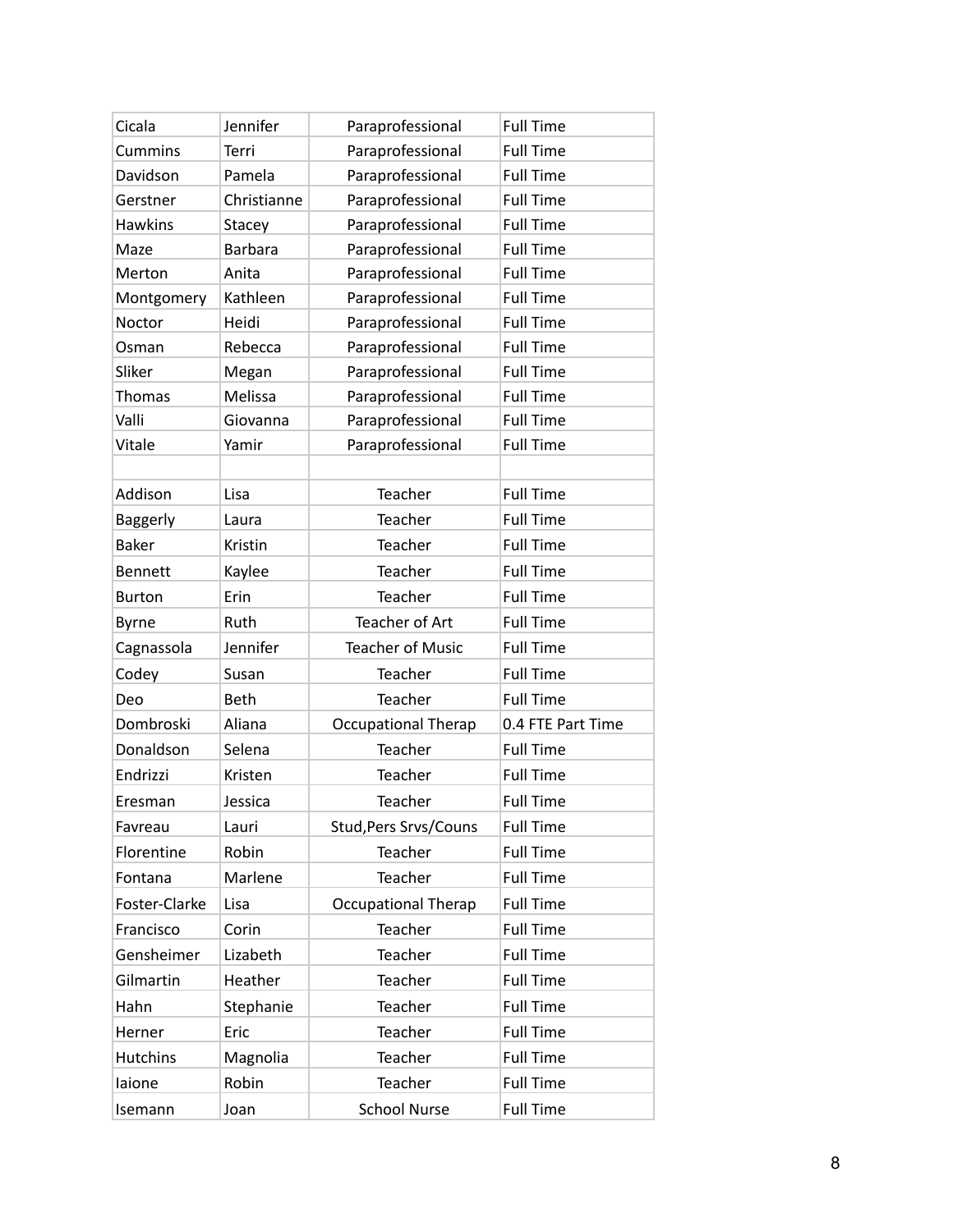| Jacoby            | Kathleen      | Teacher                      | <b>Full Time</b> |
|-------------------|---------------|------------------------------|------------------|
| Janowski          | <b>Tracey</b> | Teacher                      | <b>Full Time</b> |
| Jeppson           | Melissa       | Teacher                      | <b>Full Time</b> |
| Kemp              | Amy           | Teacher                      | <b>Full Time</b> |
| Kent              | Kaitlin       | Teacher                      | <b>Full Time</b> |
| Linus             | Lauren        | Teacher                      | <b>Full Time</b> |
| Lynott            | Andrea        | Teacher                      | <b>Full Time</b> |
| Magnuson          | Matthew       | Speech Therapist             | <b>Full Time</b> |
| Maida             | Herminia      | Teacher                      | <b>Full Time</b> |
| Margolin          | Anne          | Teacher                      | <b>Full Time</b> |
| Marley            | Deboranne     | <b>LDTC</b>                  | <b>Full Time</b> |
| Marmorato         | Elizabeth     | Teacher                      | <b>Full Time</b> |
| Mattison          | Kathleen      | Teacher                      | <b>Full Time</b> |
| McCrea            | Erin          | Teacher                      | <b>Full Time</b> |
| McKevitt          | Lexie         | <b>School Nurse</b>          | <b>Full Time</b> |
| <b>McPhillips</b> | Donna         | Teacher                      | <b>Full Time</b> |
| Mele              | Karen         | Teacher                      | <b>Full Time</b> |
| Micucci           | Jennifer      | Teacher                      | <b>Full Time</b> |
| Morello           | Christina     | Teacher                      | <b>Full Time</b> |
| Morgan            | Eric          | Teacher                      | <b>Full Time</b> |
| Navas             | Monica        | Teacher                      | <b>Full Time</b> |
| O'Brien           | Laurie        | Teacher                      | <b>Full Time</b> |
| O'Meara           | Sharon        | Teacher                      | <b>Full Time</b> |
| Piccione          | Tori          | Teacher                      | <b>Full Time</b> |
| Putignano         | Kristi        | Teacher                      | <b>Full Time</b> |
| Quinones          | Lizette       | Teacher                      | <b>Full Time</b> |
| Salvo             | Debra         | Teacher                      | <b>Full Time</b> |
| Samuels           | Danielle      | <b>Stud, Pers Srvs/Couns</b> | <b>Full Time</b> |
| Sassaman          | Erin          | Teacher                      | <b>Full Time</b> |
| Scheiner          | <b>Beth</b>   | Teacher                      | <b>Full Time</b> |
| Slate             | Tanya         | <b>Teacher of Music</b>      | <b>Full Time</b> |
| Snyder            | Kayte         | Teacher                      | <b>Full Time</b> |
| Summitt           | Rebecca       | Teacher                      | <b>Full Time</b> |
| Sylvester         | Kaeleen       | Speech Therapist             | <b>Full Time</b> |
| Tironi            | Dawn          | Teacher                      | <b>Full Time</b> |
| Townsend          | Heather       | Teacher                      | <b>Full Time</b> |
| Tyson             | Marc          | Teacher                      | <b>Full Time</b> |
| Urban-Raiello     | Patti Jo      | Psychologist/CST Cor         | <b>Full Time</b> |